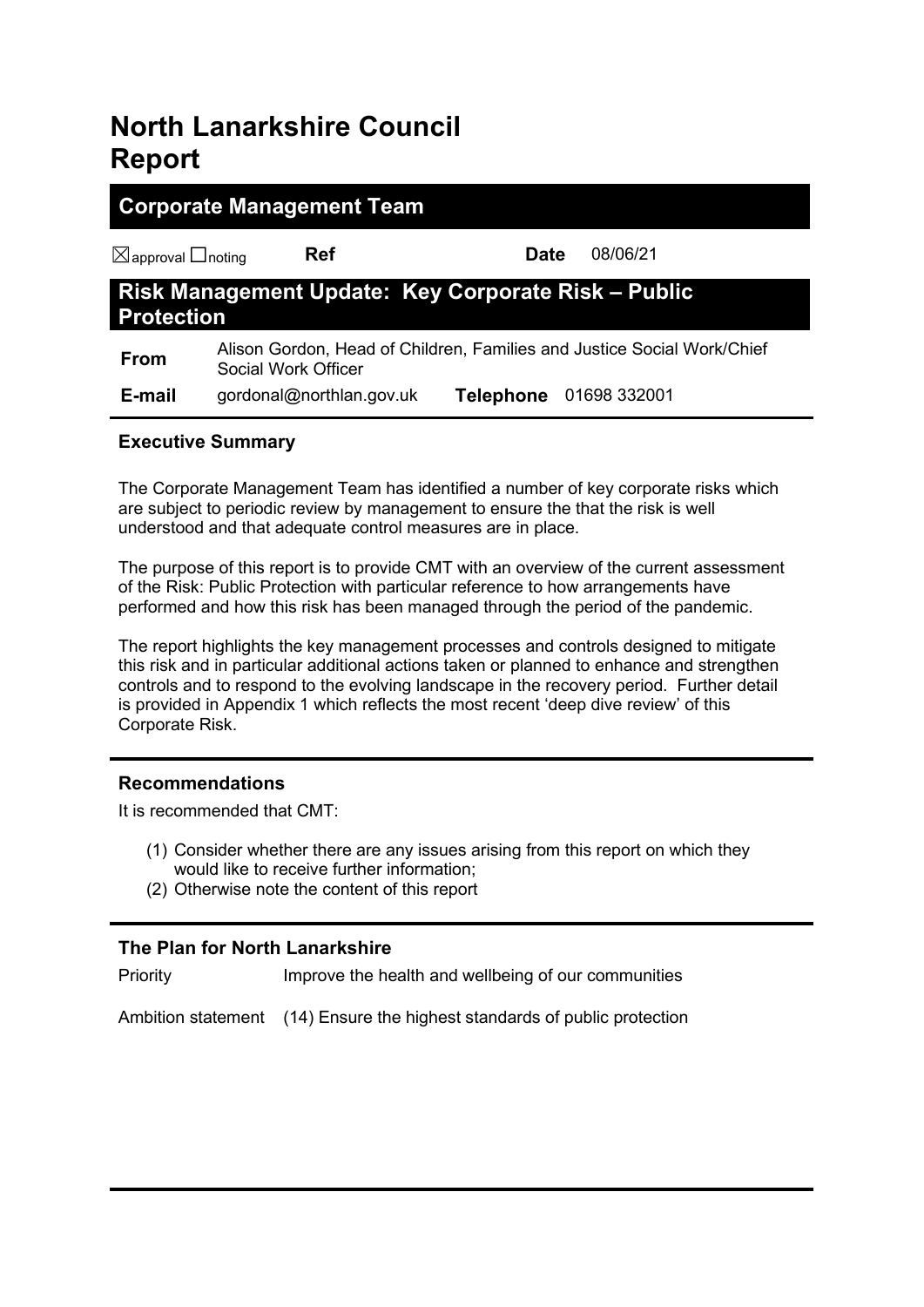## **1. Background**

- 1.1 As part of the agreed approach to the management of key corporate risks, each risk has a nominated member of the Corporate Management Team as Risk Lead, responsible for ensuring ongoing assessment, monitoring and review. Reviews are completed on a frequency aligned to residual risk rating. Based on this the Public Protection Risk is reviewed on a quarterly basis.
- 1.2 Under the Risk Management part of its agenda and in order to properly fulfil its role, the Audit and Scrutiny Panel is seeking to receive more detailed reports on a number of key corporate risks. For this cycle it has been agreed that a report be submitted on the Corporate Risk: 'Public Protection'. This particular risk is aligned to the Head of Children, Families and Justice Social Work, reflecting also the specific responsibilities of the Chief Social Worker role.
- 1.3 The identification of Public Protection as a key corporate risk reflects the inherent complexity of the legislative and operational landscape within which the Council must deliver its responsibilities in this area. To deliver on this effectively requires the Council to have both robust internal arrangements and effective engagement and joint working across public agencies as well as to promote preventative activity and wider community awareness. The high residual risk scoring for this risk reflects the fact that not all the risks in this area are controllable or can be eliminated and that adverse incidents can result in serious harm and reputational damage. Further detail on the scope of this risk is detailed in the Deep Dive Risk Review document at Appendix 1.
- 1.4 This risk was last considered by Audit and Scrutiny Panel in December 2018, based on which the Panel requested further information on how learning from case reviews was disseminated and embedded in practice. This detail was provided in a supplementary report provided to Audit and Scrutiny Panel in June 2019.
- 1.5 The Council's assurance arrangements for Public Protection are currently being examined as part of the Internal Audit team's planned activity for 2020/21 and further improvement actions will be undertaken as required in respect of relevant findings.

# **2. Report**

## **Public Protection Arrangements**

2.1 The local authority plays a substantive role within the four key multi-agency groups which provide partnership oversight and co-ordination of public protection in North Lanarkshire, namely the Child Protection Committee (CPC), Adult Protection Committee (APC), Violence Against Women Group (VAWG) and the MAPPA Strategic Oversight Group (SOG). The latter operates on a pan-lanarkshire basis and is responsible for overseeing multi-agency arrangements in respect of high risk offenders, specifically registered sex offenders (RSOs) and those assessed as presenting a risk of serious harm (ROSH). Each of these four groups and associated functions are supported by multi-agency co-ordinators and report quarterly to the North Lanarkshire Public Protection Chief Officers Group (NLPPCOG) which is chaired by the Council Chief Executive and tasked with ensuring that all agencies work effectively both individually and collectively to protect the communities of North Lanarkshire.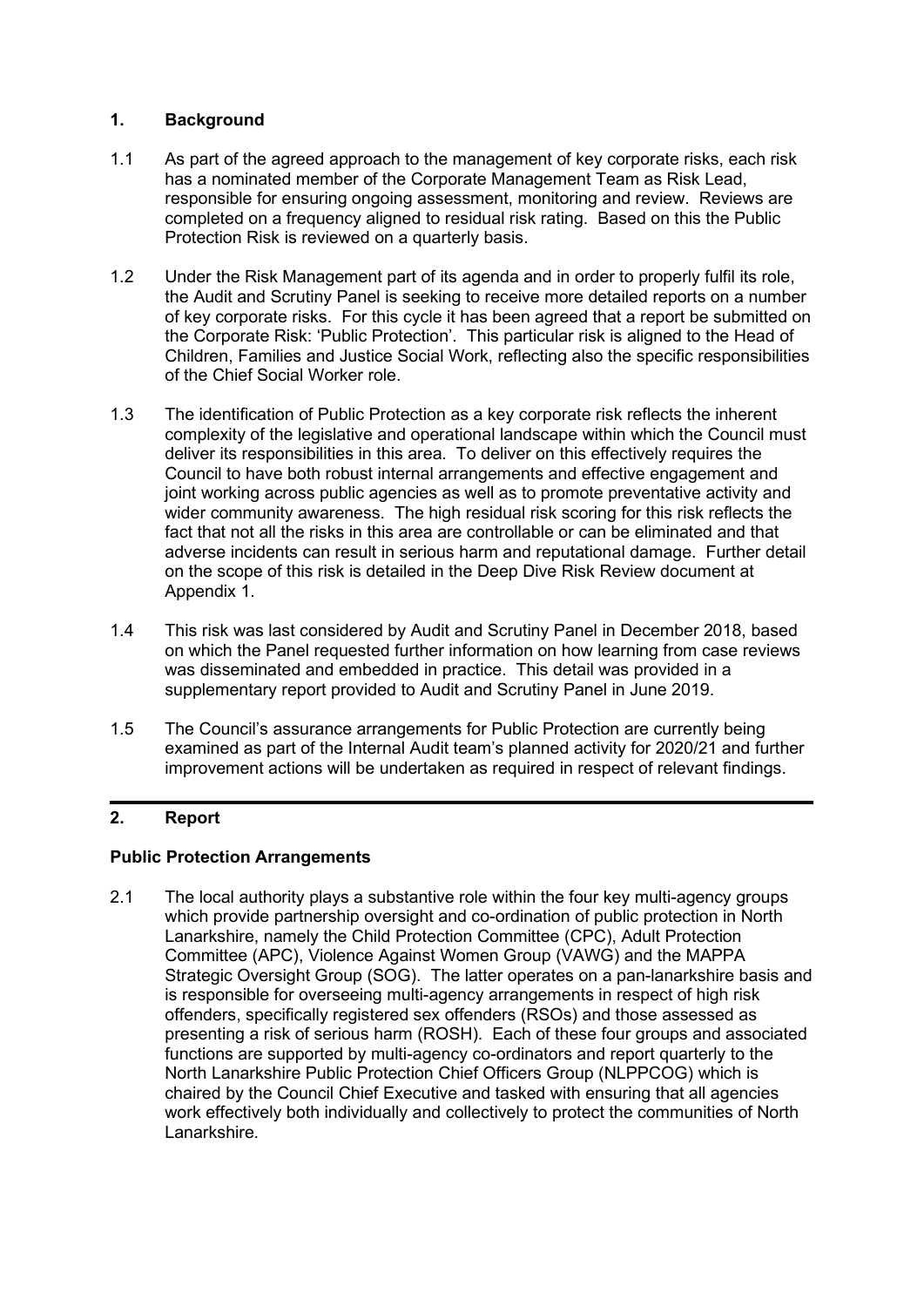2.2 Activity and performance in public protection importantly are reported and monitored both through individual service arrangements and also through the four key public protection groups and quarterly reporting to the North Lanarkshire Public Protection Chief Officers Group. A range of audit activity also takes place within this area including annual thematic audits of case records led by the Adult and Child Protection Committees which provide more detailed insights into practice in key areas. Practice is supported by a range of single and multi-agency training and learning events and in social work though individual supervision for practitioners, whilst within housing services there is an identified lead officer and support arrangements and in education the post of Child Protection Development Officer provides access to consultation and support. Multi-agency reflective practice reviews, initial case reviews and significant/serious case reviews are arranged in response to adverse incidents where potential practice learning or concerns are identified with dissemination of learning and relevant action planning progressed both through individual services and the multi-agency strategic groups. In the coming year is planned that a new national Learning Review process will be implemented in Child Protection aimed at enhancing current arrangements though facilitating proportionate reviews which bring learning more quickly into the system. A new Child Death Review process due to be implemented in October 2021 will also introduce a core level of review for all child deaths.

# **External Scrutiny**

- 2.3 A number of external scrutiny bodies have a role in respect of the monitoring and inspecting of public protection arrangements including the Care Inspectorate, HMIE ( for Education), HIS (for Health) and HMIC (for Police) and work together to undertake joint inspections of local service arrangements. North Lanarkshire has had no external public protection inspections over the last five years, planned scrutiny programmes having been paused over the pandemic period, however learning from inspections elsewhere, including a programme of adult protection inspections in six local authority areas have been shared to support continuous improvement, Key data and activity in respect of Adult Protection, Child Protection and MAPPA are also reported nationally and with a new core data set for child protection does provide for a degree of benchmarking with other areas. The VAWG also now reports annual activity and progress against the Equally Safe Standards.
- 2.4 Following a recent announcement of the restart of the Adult Protection inspection programme it is anticipated that services within North Lanarkshire will be externally inspected within the next 18 months. Further information is awaited on the restart of the national joint inspection programme for children's services and on whether there will be any change in the scope or inspection model, previously focussed on arrangements for child protection and children and young people experiencing care.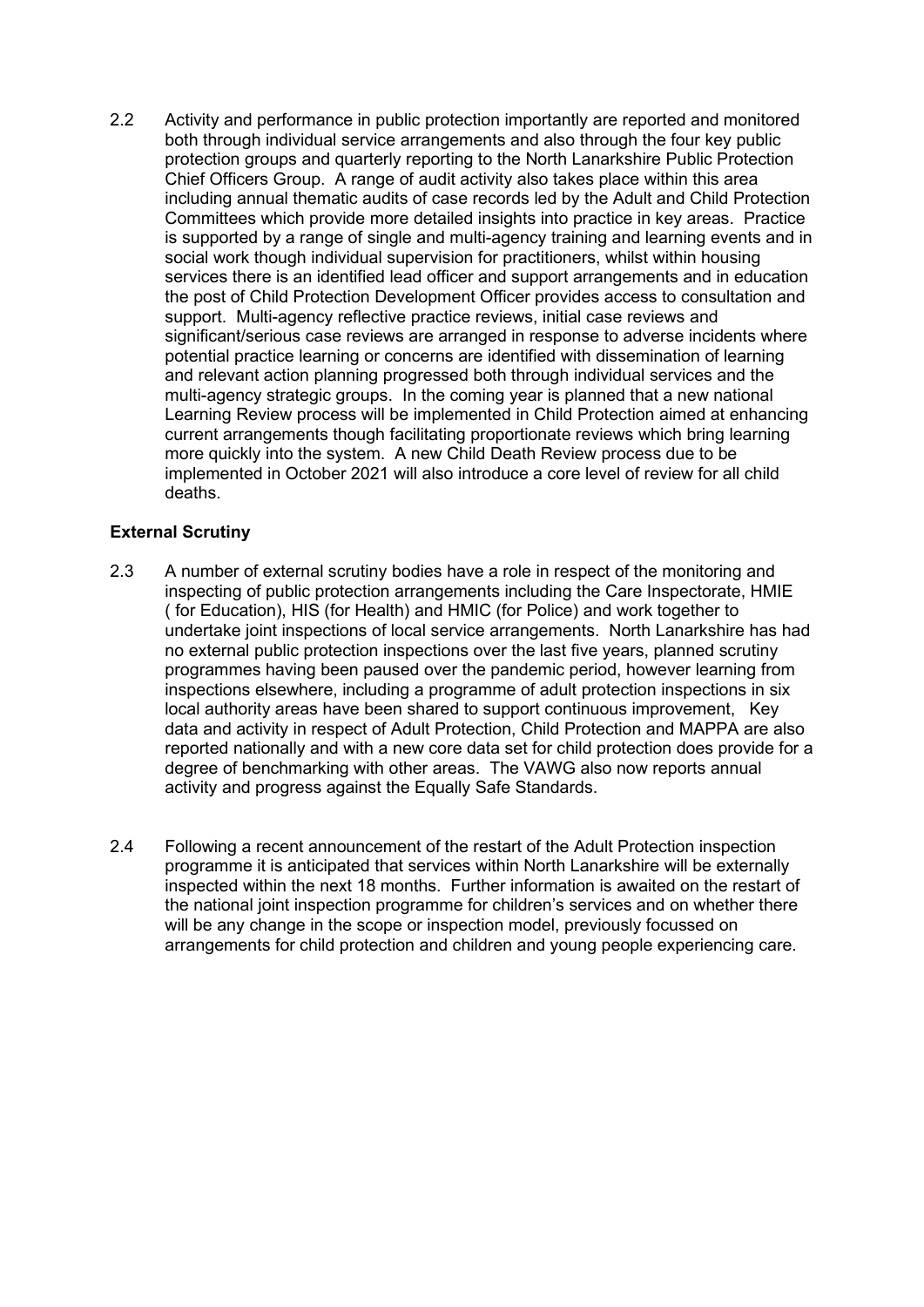#### **Impact of COVID 19 Pandemic**

- 2.5 The period of the COVID 19 pandemic created substantial challenges in the delivery of the Council's public protection duties leading to a significant revision of the Public Protection Risk on the Corporate Risk Register. During this period a number of factors contributed to an increase in risk in all areas of public protection. These included the direct impact of increased pressures on individuals and families as well as the reduced visibility of risk/increase in hidden harm due to COVID related restrictions such as closure of community services, the partial closure of schools and the significant limitations on face-to-face contacts. Additionally, there is some evidence that conditions created the opportunity for increased online, financial and criminal exploitation both locally and nationally. The slow down in criminal processes via the courts also had an impact on safeguarding, particularly in the area of Domestic Abuse. Moreover key elements of public protection processes such as case conferencing arrangements were impacted by restrictions.
- 2.6 In response to both the increase in inherent risk and the impact on control measures during the pandemic period there was a significant and consistent focus by the Council and partners on prioritising public protection functions. Supplementary national and local guidance was put in place to support practice. A pan- Lanarkshire Public Protection Chief Officer Group with a broadened remit met weekly during the early period of the pandemic to ensure oversight of both core public protection functions and to monitor and address emerging areas of risk , standing down only once assurance was in place regarding arrangements. Weekly reporting on key public protection activity measures was also put in place following early agreement between SOLACE and Scottish Government. Resourcing of public protection functions was prioritised including through the RAG rating of social work caseloads and new arrangements within Education and Families supporting the tracking of support arrangements for children and families identified as being vulnerable as a result of a range of circumstances. Additional assurance arrangements were also put in place with respect to key areas with adult protection issues within care homes monitored both by the APC and the Care Home Assurance Team, Access to teleconferencing and subsequently digital platforms to support public protection case conferencing was prioritised and direct face-to-face assessment and intervention supported by relevant safety measures has continued throughout. Corporate Communications colleagues have also supported a range of activity over the period aimed both at increasing awareness of public protection issues and the continued availability of supports.
- 2.7 Whilst public protection referrals fell significantly during the early stages of the pandemic these have now recovered and in some areas are exceeding pre-pandemic levels and whilst some areas of additional risk and sub-optimal controls eg restrictions to group work and face-to-face case conferencing remain, the reduction in restrictions and additional controls have meant that the risk scoring for the Public Protection Risk, elevated during the height of the pandemic, is now assessed at its pre-pandemic level.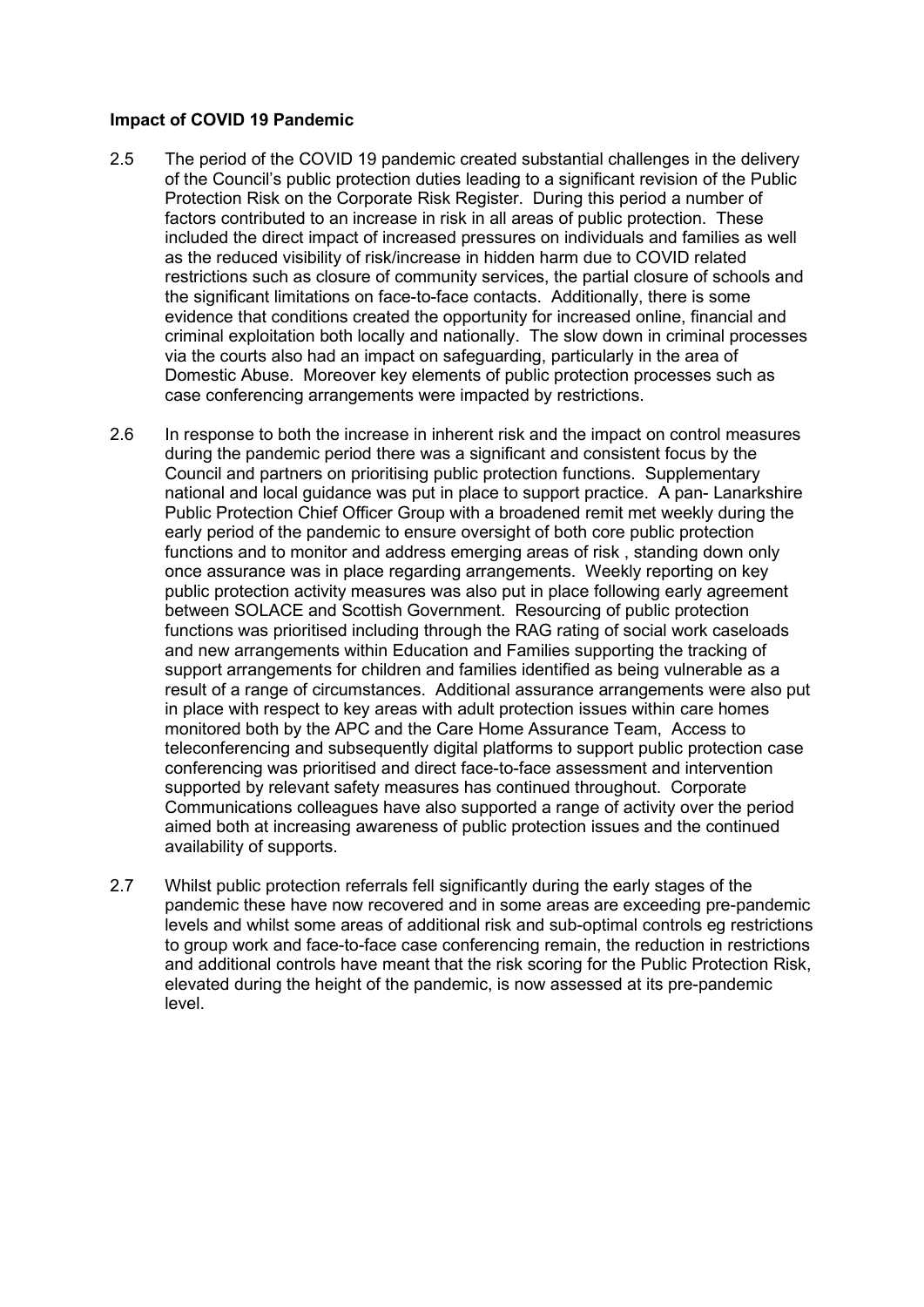#### **Improvement Activity**

- 2.8 A number of improvement actions have been put in place in the period since a selfevaluation exercise by the NLPPCOG in 2017. This has included strengthening arrangements for the supporting Lead Officers Group (NLPPLOG), a new tracking arrangement to ensure improved NLPPCOG oversight of all case review activity and an annual review of the resourcing arrangements for the multi-agency public protection functions which most recently led to enhancement of administrative support for the VAWG. Following the previous CMT and Audit and Scrutiny Panel review of the Public Protection Risk, the requested annual reporting on public protection has continued to be fulfilled though the Annual Chief Social Work Officer Report and through relevant reports to the Adult Health and Social Care and Education and Families Committees.
- 2.9 Throughout the period of the pandemic service developments in the arena of public protection have also continued to be driven forward. One example of this has been the involvement with South Lanarkshire Council and Police Scotland as first area in Scotland to pilot the new Scottish Child Interview Model. This aims to provide an enhanced model of joint investigative interviewing through skilled trauma informed and child centred practice whilst also enhancing the evidential value of interviews and thus safeguarding. The pilot was initiated in February 2020 with early evaluation indicators very positive. A further development progressed over this period has been the introduction of the contextual safeguarding approach to enhance the effectiveness of the service response to extra-familial harm, following evidence both of emerging risks in this area and findings from local case reviews that practice with respecting to safeguarding of older children required strengthening. North Lanarkshire are the first area in Scotland to commit to implementing the model at Level 2. This means a commitment to work across services to address the wider contextual risks that can impact on our young people.
- 2.10 Prior to the pandemic and following review activity, including a session with the Improvement Service, proposals were brought forward to strengthen the structures of the Violence Against Women Group by moving to a two tier structure of a strategic and operational group, Whilst this was paused in favour of more frequent meetings during the pandemic, it is planned to progress this during the remainder of this year, a development which aligns closely with the Council's commitment to its programme of work (P0W 45 ) to tackling domestic abuse through a whole system approach. To support continuous improvement the NLPPCOG has also committed to a further selfevaluation in August 2021

## **3. Public Sector Equality Duty and Fairer Scotland Duty**

3.1 There is no requirement for any impact assessment specific to this report however the wider arrangements detailed support the council in these duties by ensuring appropriate support and protection to individuals and families who face significant disadvantage, many of whom also have protected characteristics.

## **4. Impact**

4.1 **Financial impact**

None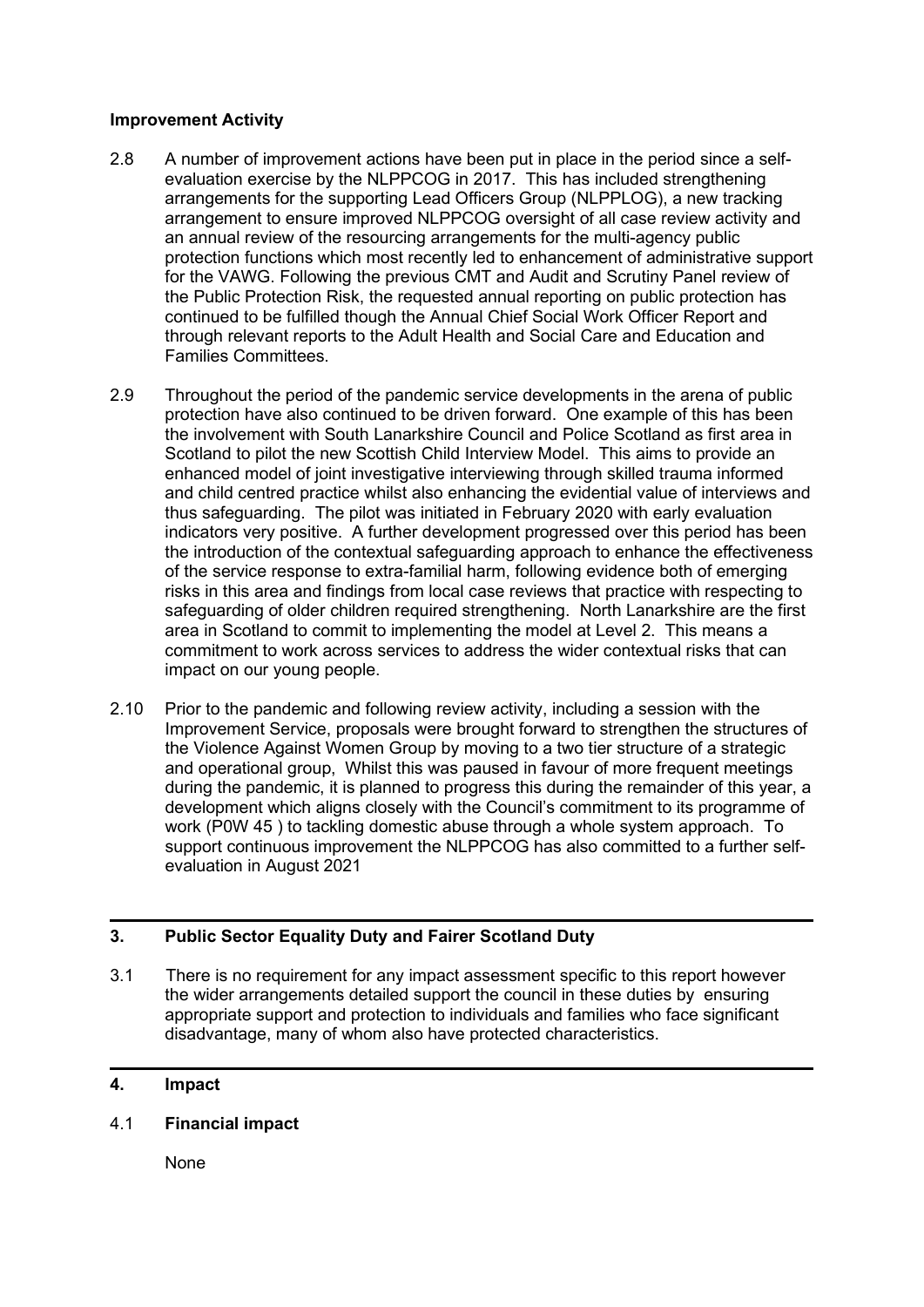## 4.2 **HR policy / Legislative impact**

Effective public protection arrangements are clearly critical to the delivery of the local authority's key statutory obligations.

#### 4.3 **Technology / Digital impact**

None specific to this report however as noted above the availability of digital technology and specifically accessible meeting platforms continues to be critical to the delivery of public protection functions.

#### 4.4 **Environmental impact**

None

#### 4.5 **Communications impact**

None specific to this report however as noted above effective communications continues to be a critical part of raising awareness and community support for public protection,

#### 4.6 **Risk impact**

As detailed throughout this report and in the attached deep dive document effective public protection arrangements are critical to both risk management and meeting the needs of our communities.

## **5. Measures of success**

5.1 Effective public protection arrangements assist the council in delivering for its communities through improved outcomes and support the management of risk/mitigate impacts of adverse events,

## **6. Supporting documents**

6.1 Appendix 1 – Deep Dive Document

Comper

**Alison Gordon Head of Children, Families and Justice Social Work Services/ Chief Social Work Officer**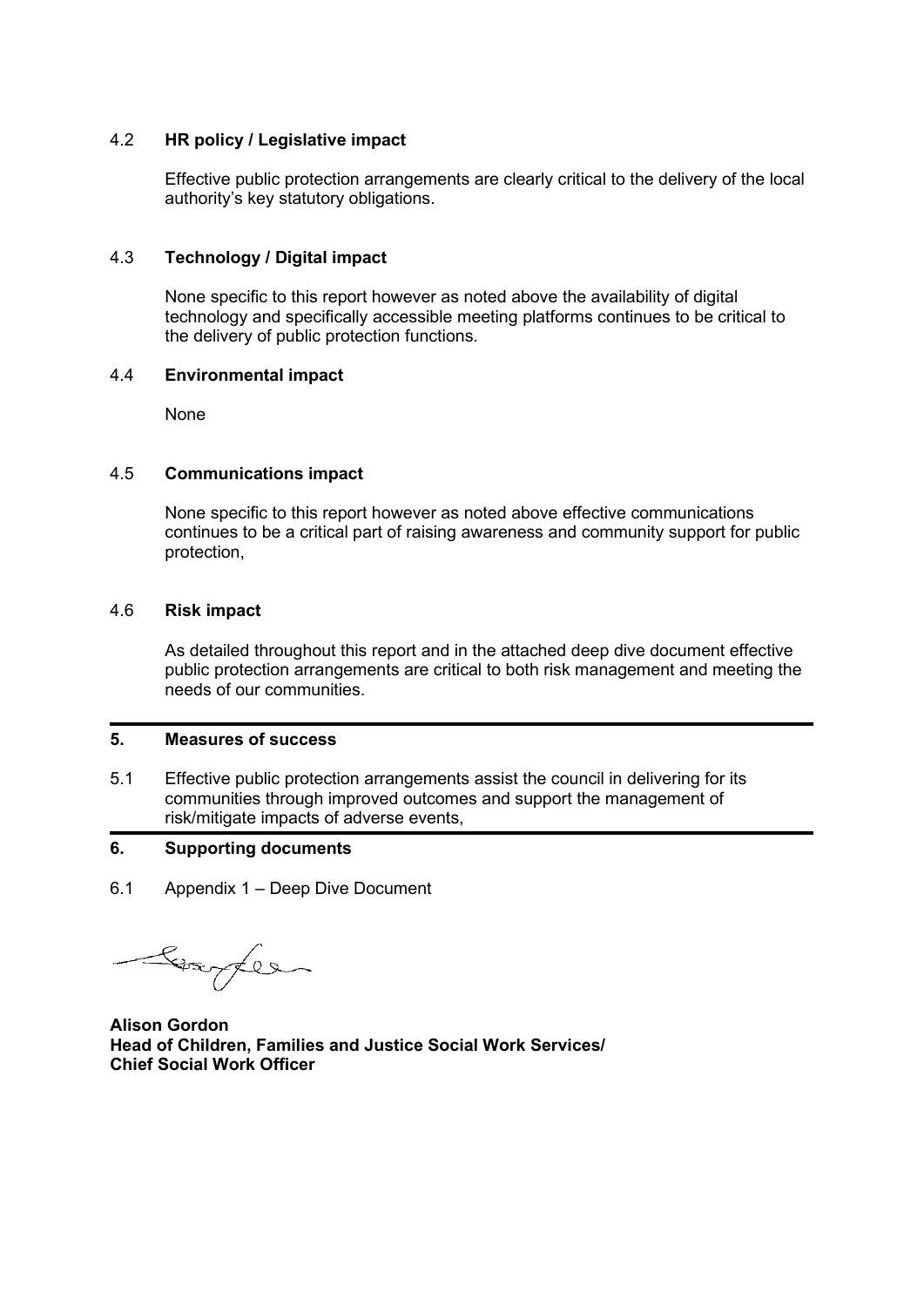**Latest Assessment Due** May 15,

#### **Risk Context**

Public Protection involves a wide range of responsibilities and statutory duties with inherent complexity and tensions delivered within a complex legislative and operational landscape. This requires engagement across public agencies, primarily Police Scotland, NHS, Local Authorities and Health and Social Care Partnerships but also with the Court and Childrens Hearing System, Care Inspectorate, third sector and the wider community. Principle responsibilities in this area relate to: child and adult protection, the management of high risk offenders, in particular though MAPPA (Multi-Agency Public Protection Arrangements); domestic abuse and gendered based violence but also involve responses to emerging and cross-cutting challenges including human trafficking, child sexual exploitation, forced marriage and FGM. There is an interface also with other partnership activity and relevant strategic groups in areas such as criminal exploitation, PREVENT, Appropriate Adult Services, substance misuse and mental health. Failures can often have catastrophic impacts on individuals or groups of individuals and related reputational and wider impacts on agencies as evidenced in a range of high profile cases for example through the Jay report on CSE in Rotherham and SCRs with respect to deaths of children and vulnerable adults including Liam Fee and Sharon Greenop. Where there are failures in any of the public agencies, those agencies and individuals can also face sanction/liabilities. For Local Authorities these can be action taken against accountable officers, the organisation and elected members From early 2020 Public Protection responsibilities have required also to be delivered within the context of the COVID 19 Pandemic which has impacted both on levels of need and vulnerability and the capacity of the council and its partners with the ways in which support can be delivered also requiring to take account of fluctuating regulations. Core legislative responsibilities with respect to public protection remain and have been overlaid with additional national guidance with respect to Child and Adult Protection and Violence Against Women addressing delivery within the context of the pandemic. Public protection duties have continued to be prioritised including where staff availability has been impacted by the pandemic and as essential activity has been exempted from restrictions on face-to-face contact but with contacts requiring risk assessment to ensure the health and safety of staff and service users is maximised. Some functions including case conferences have required to continue to be delivered remotely and wider community supports have been less available. At times of the highest levels of restrictions, including where schools have been shut to the majority of pupils, there is a danger of an increase in hidden harm and the backlog in the justice system has also impacted on an increase in risk in some areas, for example with respect to domestic abuse. In addition, the pandemic itself, the financial impact, reduction in wider supports and increased isolation have increased pressures on individuals and families which can increase likelihood of harm. Public protection referrals have returned to and in some areas exceeded pre-pandemic levels over late 2020/early 2021 and there is evidence of some increase in concerns in specific areas such as domestic abuse, online abuse and financial and criminal exploitation. In response a range of national and local messaging has targeted public awareness and promoted channels of support, Services continue to prioritise public protection functions and additional tracking and reporting mechanisms, including a weekly national data set remain in place. Public protection structures including the Chief Officers Group also continue to review whether additional actions are required. The circumstances outlined above do however contribute to some increase in inherent risks in this area. 2021 **Next Assessment** 15 August 2021 **Frequency** Every 3 Months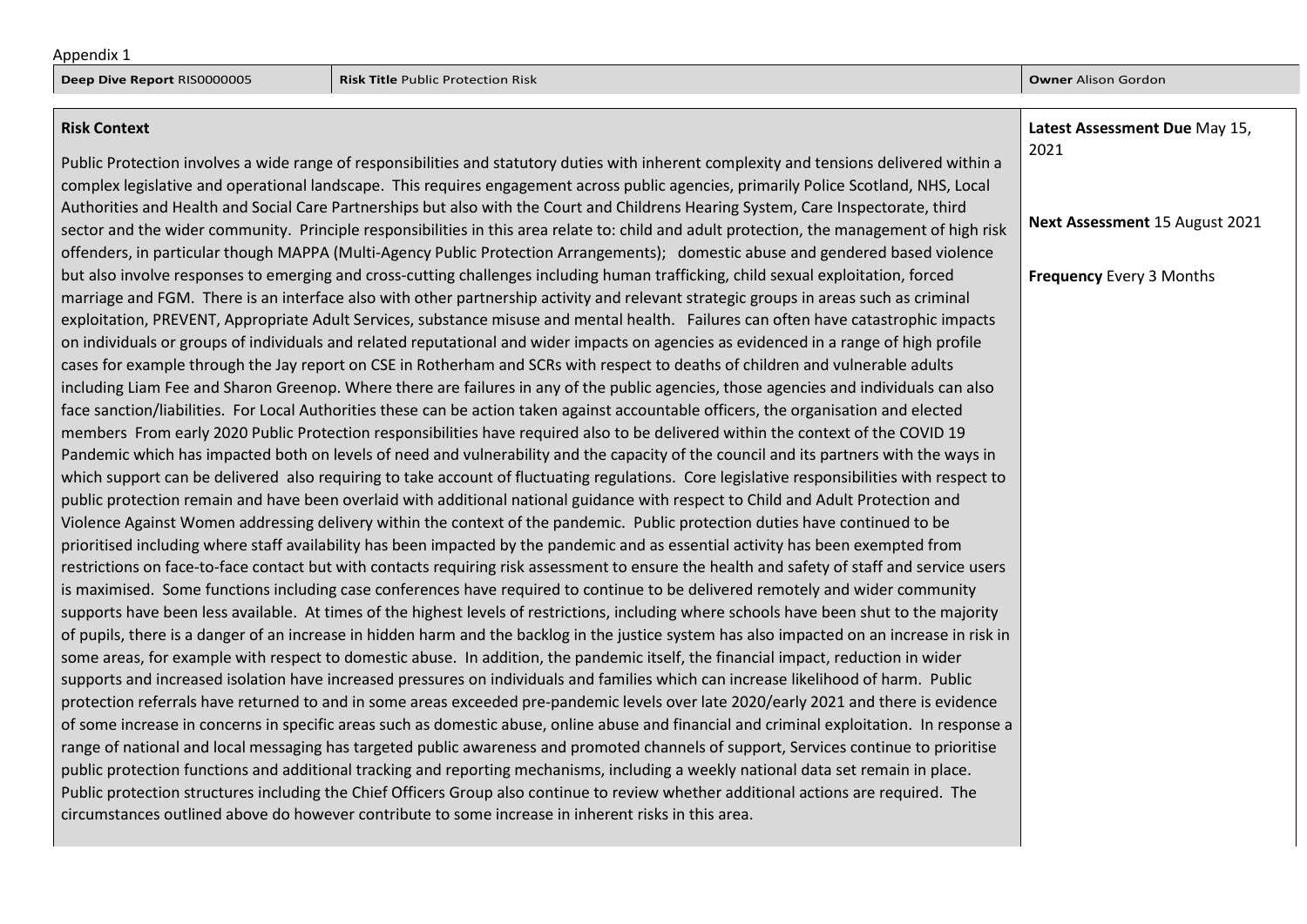#### **Risk Description**

NLC fails to comply with its legal obligations with respect to public protection or fails to adequately support, resource or scrutinise performance of its public protection functions in particular in relation to the specific arrangements around child protection, adult support and protection, high risk offenders, domestic abuse, sexual exploitation or human trafficking. Of particular importance is recognising and responding to the challenges arising due to Covid-19 and the requirement for new ways of service delivery to be Covid safe. There is a risk also that irrespective of quality systems, decision-making by individual (s) may contribute to adverse impacts.

#### **Due To**

A context of complexity and unpredictable elements within the operational landscape; difficulties in effective co-ordination of roles and responsibilities of multiple agencies and in ensuring robust oversight and governance at all relevant levels; NLC not developing effective controls and/or supports to provide practice assurance across key functions; The impact of changes within organisational structures, losing people with skills and experience and/or inadequate numbers of suitably trained, qualified and vetted staff; Difficulties interpreting and complying with a complex range of legislation and regulations including in relation to information sharing; Complex and often unique cases can make multi-agency working difficult/ineffective resulting in the potential for key warning signs, reporting, escalations, actions, monitoring and overview to be missed or incorrect; Lack of ownership and awareness of public protection responsibilities outwith lead service areas; Practice not keeping pace with emerging risks and new channels for exploitation e.g. internet chat rooms, dark web, etc.; Lack of awareness, escalation and reporting of concerns or suspected activity; Impeded engagement with service users due to social distancing, and limited access to video platforms for 1-1 family contacts reducing quality of communications, making some vulnerable people harder to reach and impacting on risk assessment; Vulnerability of children and vulnerable adults increases during periods of lockdown or restrictions where people are confined within unsafe environments, becoming increasingly isolated, making it harder to seek help and becoming increasingly susceptible to abuse; Difficulty in moving individuals or families to safer environments during lockdown; Declining mental health generally, but particularly amongst those already suffering from poor mental health or as personal/financial circumstances suffer as a result of Covid-19; Some areas of staffing eg MHOs with limited resilience with respect to COVID/non-COVID absences. Uncertain impact of remote conferencing and working on quality of decisionmaking and staff support.

#### **Impact**

Children and vulnerable adults being harmed (including fatal harm) and exploited physically, sexually, emotionally or financially; Systematic and or specific abuse may go undetected for prolonged periods; Significant reputational impact on NLC with perception that NLC has significantly failed in its responsibilities ; Loss of confidence in Council leadership team; Legal action against NLC with associated financial costs; Personal accountability of Council Officers and Elected Members.

#### **Organisation Structure**

North Lanarkshire Corporate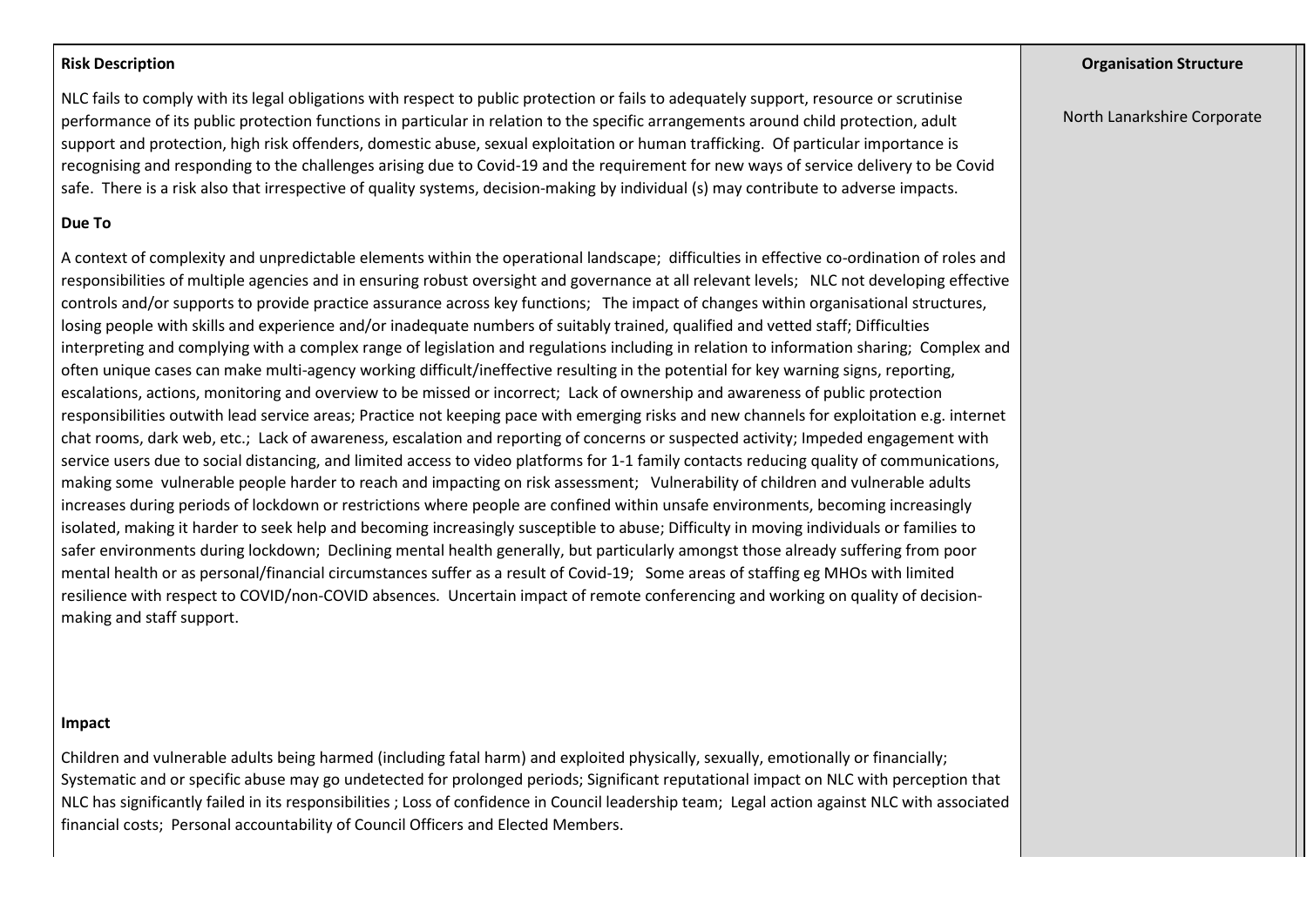#### **Corporate Priorities**

- Support all children and young people to realise their full potential
- Enhance participation, capacity, and empowerment across our communities
- Improve the health and wellbeing of our communities

| Inherent Assessment ASM0001952 | Likelihood - L | Impact - | ា⊏<br>High -<br>. |
|--------------------------------|----------------|----------|-------------------|
|                                |                |          |                   |

## **Likelihood Reason**

History shows that without controls these types of risks are almost certain to occur

#### **Impact Reason**

Protecting children and vulnerable people is a key priority for every council. There have been preventable failures, often involving more than one public agency, including in the exercise of responsibilities by local authorities, which have contributed to deaths and/or serious harm of children, adults and systemic exploitation of those who required and had reason to expect additional protection. Potential for loss of life or serious lasting damage means the impact is considered to be catastrophic, with lasting reputational damage to the council.

| <b>Controls and Actions</b>                                                                                                                                                                                                                                                                                                                                                                                                                                                                                                                                                                                                                                                                                               | Owner         | <b>Status</b> | <b>Completion Date</b> |
|---------------------------------------------------------------------------------------------------------------------------------------------------------------------------------------------------------------------------------------------------------------------------------------------------------------------------------------------------------------------------------------------------------------------------------------------------------------------------------------------------------------------------------------------------------------------------------------------------------------------------------------------------------------------------------------------------------------------------|---------------|---------------|------------------------|
| <b>CON0000051</b> - North Lanarkshire Chief Officers Public Protection Group (NLCOPPG) is responsible for<br>ensuring that all agencies work effectively both individually and collectively to protect the communities<br>of North Lanarkshire. Group (chaired by CEO NLC) comprises NLC, Police Scotland, North Lanarkshire<br>Health & Social Care and North Lanarkshire Health Board. SCRA. Self Evaluation & Development Session<br>held in 2017 based on which terms of reference and support arrangements for group updated. Members<br>participated in further self-evaluation session focussing on children's service leadership in September<br>2019. Meeting frequency increased at key points during pandemic. | Alison Gordon | Implemented   | 10 May 2019            |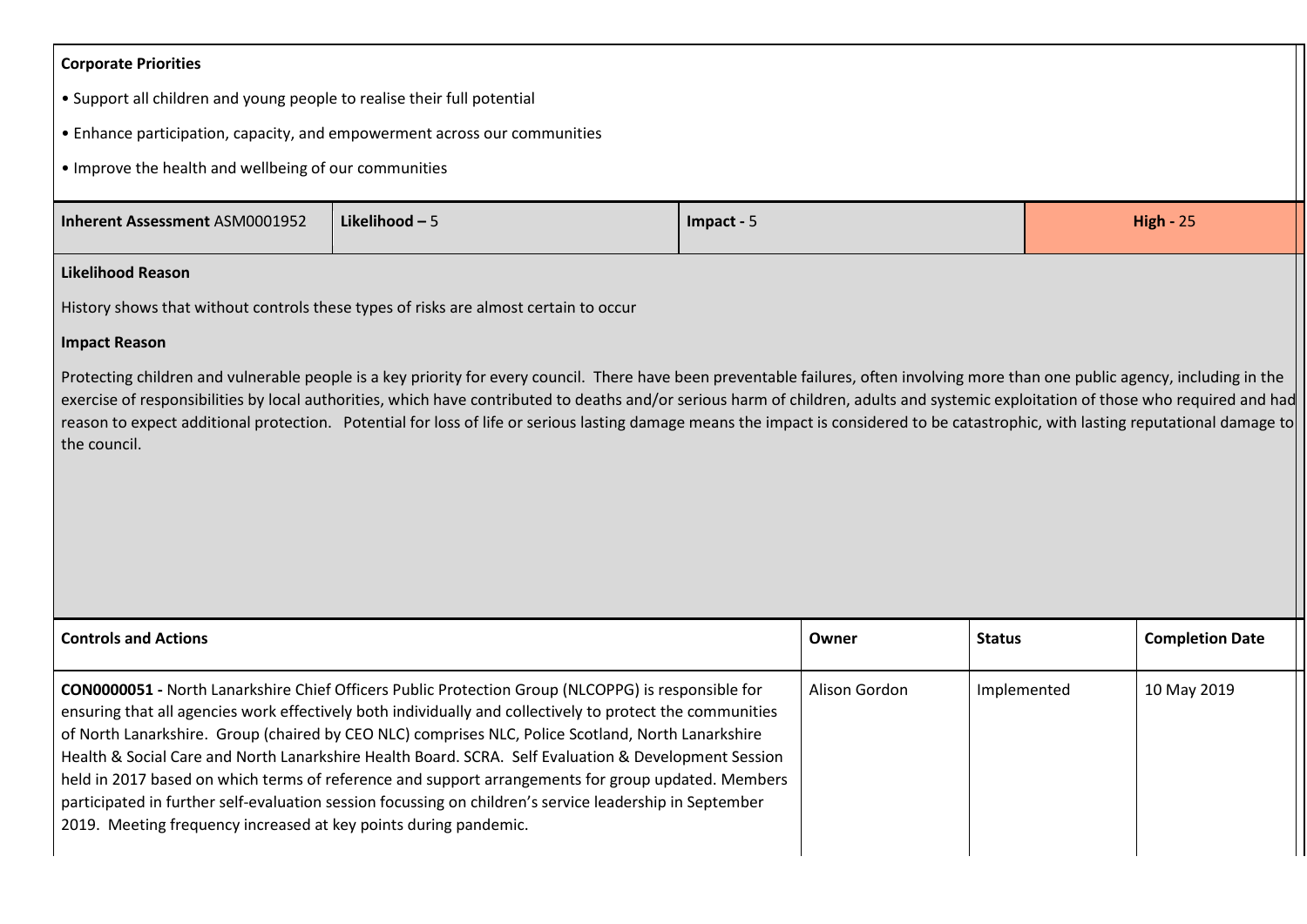| CON0000052 - North Lanarkshire Public Protection Lead Officers Group (NLPPLOG) supports co-<br>ordination and delivery of public protection responsibilities on behalf of NLCOPPG. The group were<br>tasked 2019 with reviewing the resourcing of multi-agency public protection functions and full reviews of<br>the pan-Lanarkshire MAPPA unit and the VAWG were also undertaken with recommended changes<br>agreed by the COG in February 2020 including introducing a strengthened two tiered structure: VAW<br>Strategic and Operational Groups and enhanced administrative support. Implementation of two tier<br>VAW structure paused and substituted by enhanced meeting frequency during the pandemic. | Alison Gordon | Enhancing   |                |
|-----------------------------------------------------------------------------------------------------------------------------------------------------------------------------------------------------------------------------------------------------------------------------------------------------------------------------------------------------------------------------------------------------------------------------------------------------------------------------------------------------------------------------------------------------------------------------------------------------------------------------------------------------------------------------------------------------------------|---------------|-------------|----------------|
| ACT0000484 - CON0000052 - Review of VAWG and introduction of annual reporting to committee.<br>Review completed and reported to COG but move to 2 tier structure deferred in favour of more regular<br>meetings during pandemic period. Revised workplan benchmarked against COSLA/IS template. Update<br>provided to E&F Committee 23/2/21. VAWG to reconsider previously agreed structure changes prior to<br>Sept 2021.                                                                                                                                                                                                                                                                                      | Alison Gordon | Raised      | 31 August 2021 |
| CON0000053 - National Guidance and legislation is used as basis for local procedures and guidance which<br>are implemented across key services. Including with respect to new risks e.g. new local multi-agency<br>guidance on FGM, Forced marriage and Honour Based Violence published in early 2018 and updated<br>procedures on child trafficking in 2019. ASP procedures have also recently been reviewed with briefing<br>session for staff to enhance understanding of roles and legal duties. Updated procedures take cognisance<br>of new and emerging risks for adults.                                                                                                                                | Alison Gordon | Implemented | 10 May 2019    |
| CON0000054 - Multi Agency Co-ordinators for Child Protection, Adult Protection, Domestic Abuse and<br>MAPPA are employed with responsibilities for multi-agency collaboration and work closely together<br>enhancing the ability to address cross cutting issues.                                                                                                                                                                                                                                                                                                                                                                                                                                               | Alison Gordon | In Progress |                |
| ACT0000483 - CON0000054 - Annual review of PP Multi-Agency Resource                                                                                                                                                                                                                                                                                                                                                                                                                                                                                                                                                                                                                                             | Alison Gordon | Raised      | 31 August 2021 |
| ACT0000485 - CON0000054 - Joint Investigative Interviewing and Contextual Safeguarding Pilots. JII<br>rolled out Feb 2020, using enhanced Scottish Child Interview Model. Contextual Safeguarding Level 1<br>pilot launched Aug 2020, with Level 2 Steering Group established Feb 2021 following agreement from<br>CPC and NLCMT with aim of enhancing response to extra familial harm.                                                                                                                                                                                                                                                                                                                         | Alison Gordon | Underway    | 31 August 2021 |
| <b>CON0000055</b> - Multi and Single Agency training programme and awareness raising in place to support<br>key public protection activity.                                                                                                                                                                                                                                                                                                                                                                                                                                                                                                                                                                     | Alison Gordon | Implemented | 10 May 2019    |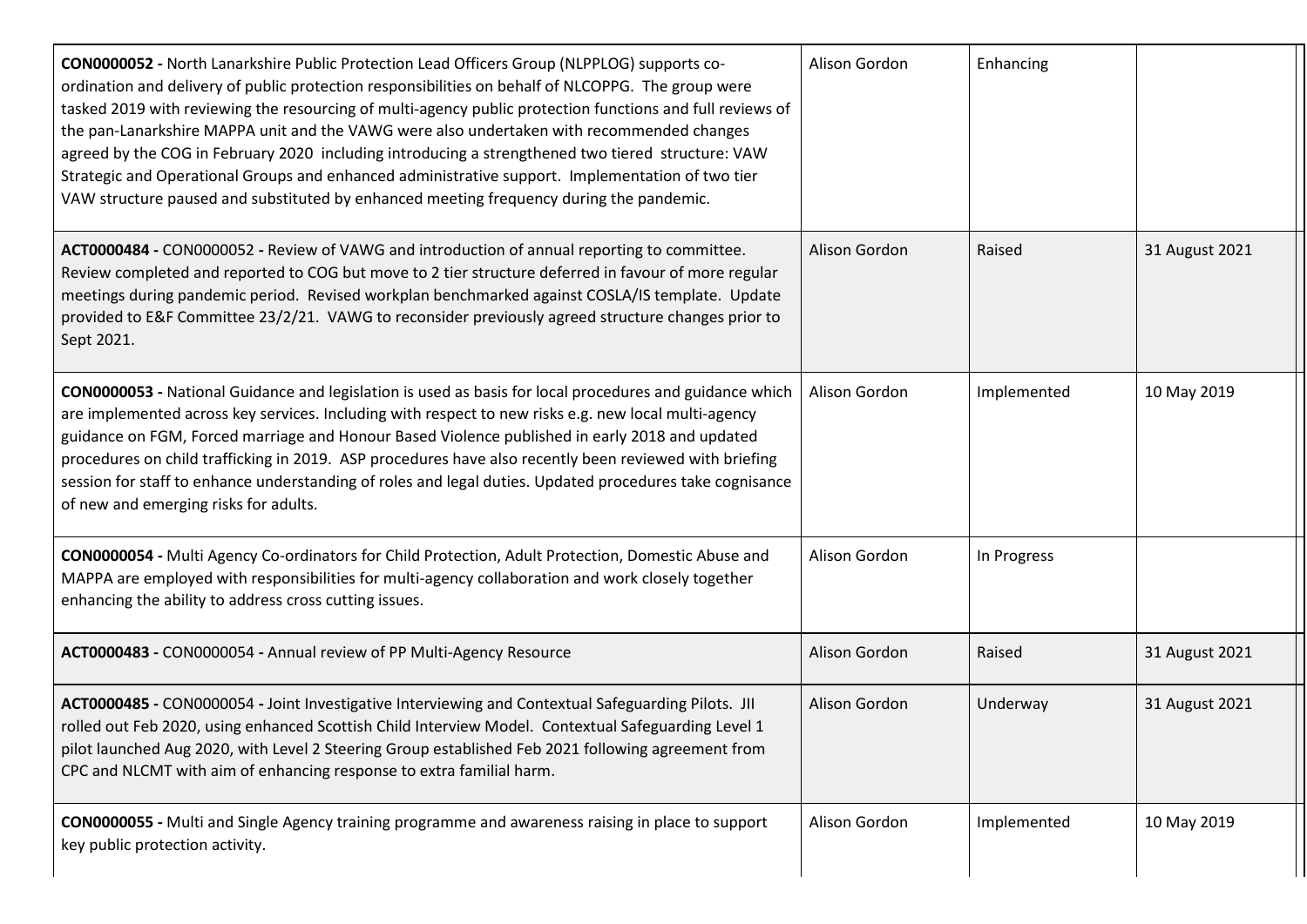| CON0000056 - A range of audit activity takes place on a multi-agency and service basis, including an<br>annual themed CPC & APC file audit and activity to support identified improvement areas e.g. of IRDs.<br>Process is in place for notification and review of critical incidents. Initial and Significant Case Reviews are<br>reported through regular activity reports to the COG, with COG involvement in key decisions on SCRs and<br>any associated improvement actions monitored by the relevant committee/oversight group. In 2020 a<br>new tracker was introduced to support COG oversight. | Alison Gordon  | Implemented | 28 February 2020 |
|----------------------------------------------------------------------------------------------------------------------------------------------------------------------------------------------------------------------------------------------------------------------------------------------------------------------------------------------------------------------------------------------------------------------------------------------------------------------------------------------------------------------------------------------------------------------------------------------------------|----------------|-------------|------------------|
| ACT0000029 - CON0000056 - Improvement actions developed through CPC, APC, MAPPA SOG. VAWG.<br>Including NLC Lead Officers.                                                                                                                                                                                                                                                                                                                                                                                                                                                                               | Alison Gordon  | Complete    | 31 July 2019     |
| CON0000057 - Reporting on activity and performance to relevant committees, including via the sharing<br>of the annual report and business plans of the Adult and Child Protection Committees, Lanarkshire<br>MAPPA and CSWO report, In 2018/19 further to consideration of risk at Audit and Scrutiny Panel, a<br>further report was also provided on learning from case reviews. From 2020 annual reporting from the<br>VAWG will be added to this.                                                                                                                                                     | Alison Gordon  | Implemented | 28 April 2021    |
| CON0000058 - Public Protection training forms part of the annual Elected Member Training Programme                                                                                                                                                                                                                                                                                                                                                                                                                                                                                                       | Alison Gordon  | Implemented | 10 May 2019      |
| CON0000059 - Supervision and consultation is in place for staff in relation to public protection work and<br>arrangements are in place to ensure only suitably qualified/trained staff undertake lead roles.                                                                                                                                                                                                                                                                                                                                                                                             | Alison Gordon  | Implemented | 10 May 2019      |
| CON0000060 - CSE Oversight Group established early 2018 in response to identification of need to<br>strengthen multi-agency information sharing and co-ordination in this area.                                                                                                                                                                                                                                                                                                                                                                                                                          | Fiona Swift    | Implemented | 10 May 2019      |
| CON0000061 - A range of activity is undertaken to raise public awareness of public protection issues<br>including via targeted campaigns. Controls enforced through CPC, APC, MAPPA, SOG, and VAWG.                                                                                                                                                                                                                                                                                                                                                                                                      | Alison Gordon  | Implemented | 10 May 2019      |
| CON0001478 - Timely consideration, distribution and implementation of NHS and Government<br>information and advice in response to evidence on increased vulnerabilities during pandemic including:<br>Social media/communications and signposting for domestic abuse, mental health and suicide awareness<br>including encouraging the public to be aware and report anyone felt to be at risk. Supplementary Public<br>Protection Guidance issued to relevant staff.                                                                                                                                    | Stephen Penman | Implemented | 31 August 2020   |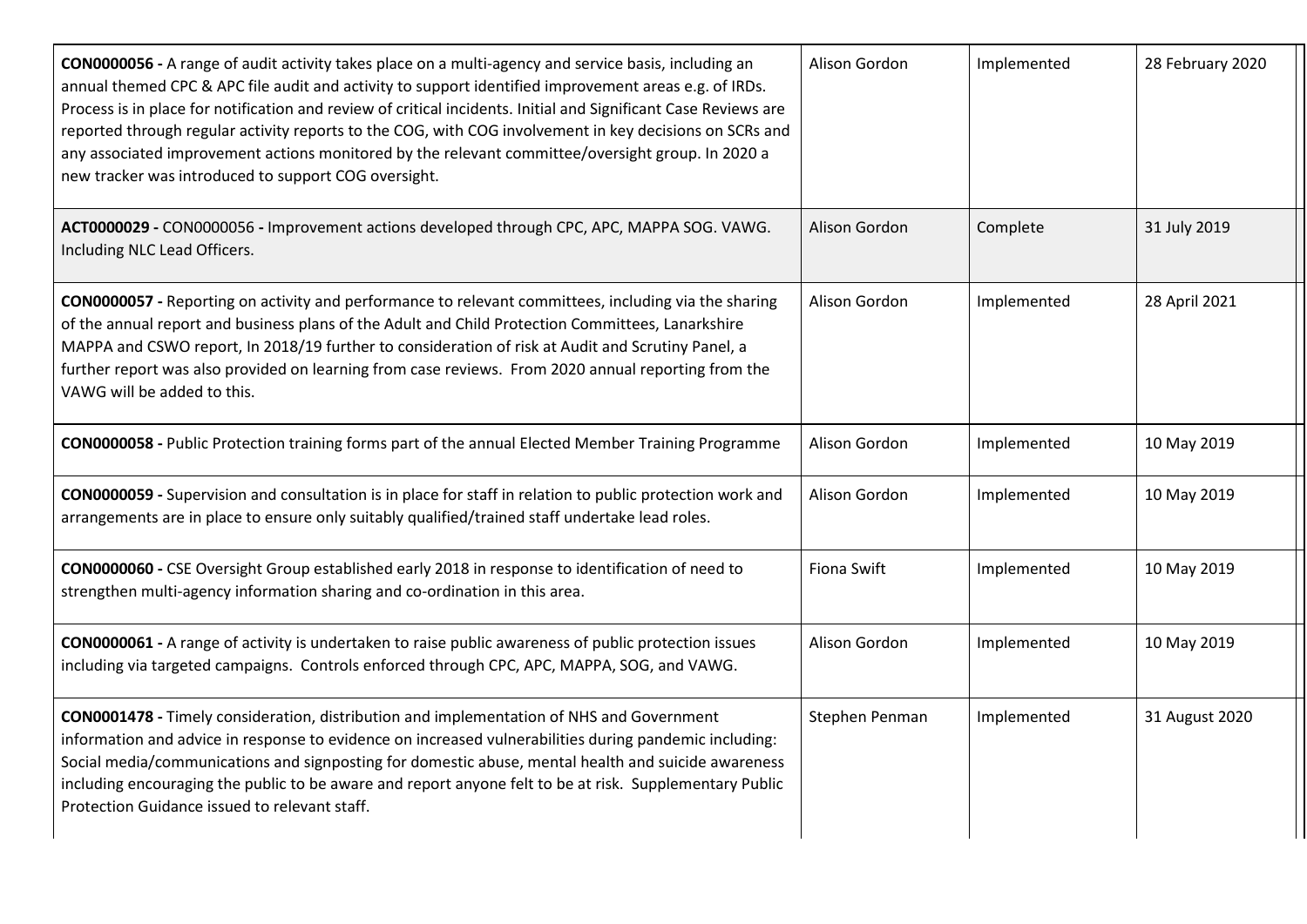| CON0001479 - Provision of PPE to support staff maintain a level of face to face contact with those<br>children and adults who have a protection plan and to undertake public protections investigations.                                                                                                                                                                                                                                                                                                                                                                        |                |            | Raymond Taylor    | Implemented      |  | 12 August 2020  |
|---------------------------------------------------------------------------------------------------------------------------------------------------------------------------------------------------------------------------------------------------------------------------------------------------------------------------------------------------------------------------------------------------------------------------------------------------------------------------------------------------------------------------------------------------------------------------------|----------------|------------|-------------------|------------------|--|-----------------|
| CON0001481 - Regular liaison with key commissioned providers to discuss capacity, prioritisation of work<br>and redirection of resource where required. Control Owners Morag Dendy, Head of Performance and<br>Planning and Maria Williamson, Manager QA & Commissioning for Figtree purposes control owner is<br>Morag Dendy                                                                                                                                                                                                                                                   |                |            | Morag Dendy       | Implemented      |  | 12 August 2020  |
| CON0001482 - Use of WebEx Platform to support Public Protection Case Conferencing and Piloting of<br>?Near Me? to support MHO engage with SUs in hospital settings during periods of restrictions.                                                                                                                                                                                                                                                                                                                                                                              |                |            | Sarah Jane Herron | In Progress      |  |                 |
| ACT0000732 - CON0001482 - Further exploration of platforms to support remote and hybrid working and<br>meeting to support public protection duties including cross care group pilot exploring expanded use of<br>Near Me, Action owners for the Cross Care group pilot from June 2020.                                                                                                                                                                                                                                                                                          |                |            | Sarah Jane Herron | Underway         |  | 15 August 2021  |
| CON0001484 - To ensure adequate staff capacity to provide support to vulnerable groups and<br>maintenance of support to individuals at risk, planning supported throughout the pandemic through RAG<br>rating of SW caseloads. Further joint work has been completed within E&F to identify any vulnerable<br>children and review support plans. Oversight through SW Bronze and regular reporting to NL GOLD<br>Group and COG implemented January 2021. Control Owners SW Bronze Group and NLC Recovery<br>Group For Figtree Purposes control owner is Alison Gordon           |                |            | Alison Gordon     | Implemented      |  | 31 January 2021 |
| CON0001485 - Contingency arrangements enhanced during pandemic with ability to flex in response to<br>changing situations including but not limited to: flexibility to increase meeting frequencies of key<br>governance groups and regularity of key reporting and monitoring; Ability to stand up hub arrangements<br>for vulnerable children; swift prioritisation of key direct support services and arrangements for cross<br>service support in key areas; SSSC/CI returning workers/secondee scheme to obtain critical cover in key<br>posts i.e. temp MHO and SM cover. |                |            | Alison Gordon     | Implemented      |  | 12 August 2020  |
| Residual Assessment ASM0001952                                                                                                                                                                                                                                                                                                                                                                                                                                                                                                                                                  | Likelihood - 4 | Impact - 4 |                   | <b>High - 16</b> |  |                 |
| <b>Likelihood Reason</b>                                                                                                                                                                                                                                                                                                                                                                                                                                                                                                                                                        |                |            |                   |                  |  |                 |